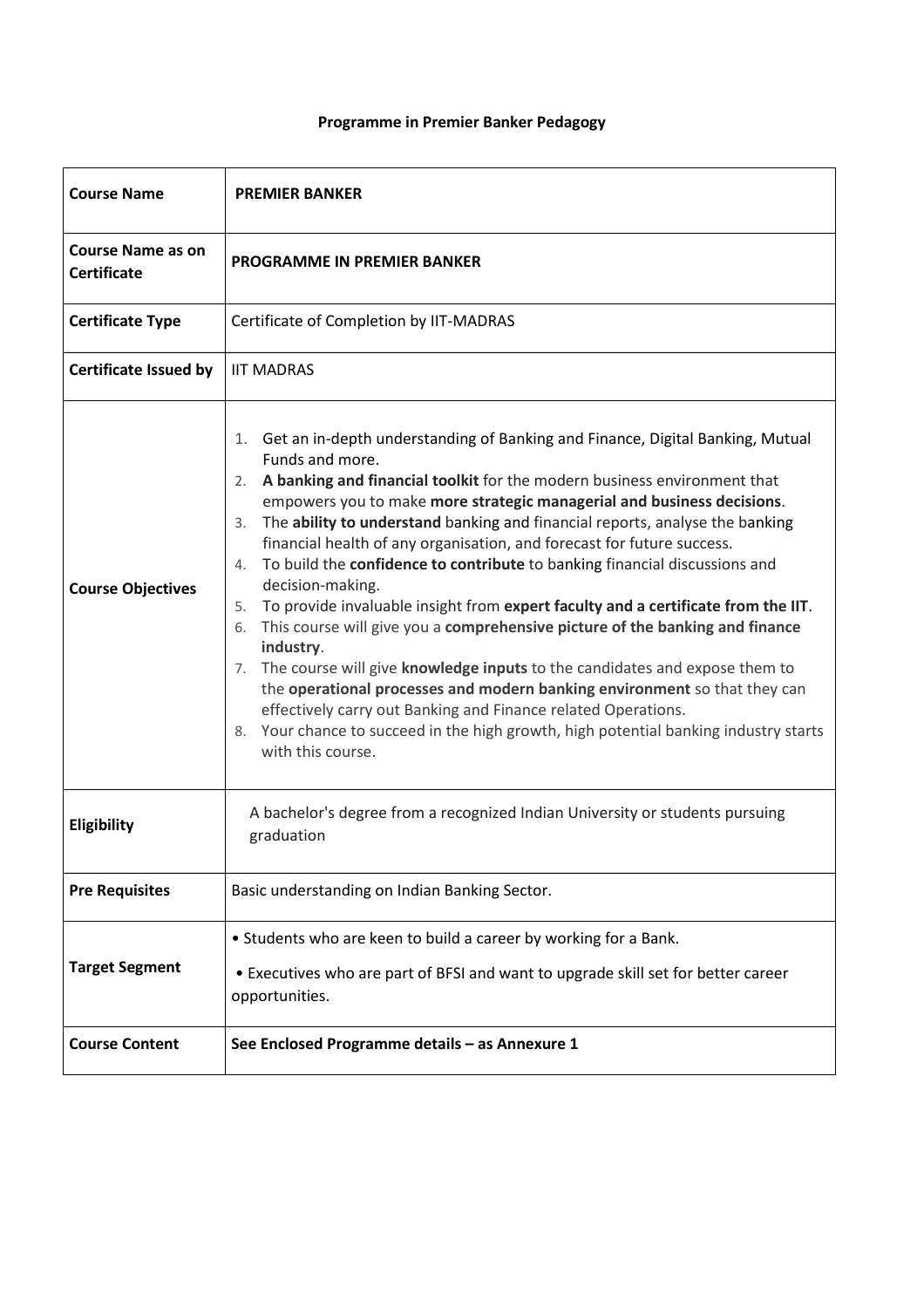|                          | • The Primary method of instruction will be through Online Video Classes.                                                                                                     |  |  |
|--------------------------|-------------------------------------------------------------------------------------------------------------------------------------------------------------------------------|--|--|
| Pedagogy                 | • Participants can access the courses via Desktop / Laptop / Smart phone.                                                                                                     |  |  |
|                          | • The lectures and content are created by Financial Market Experts, Eminent Trainers<br>& Well known Academician who are quiet experienced.                                   |  |  |
|                          | • This programme is a Compilation of Video Lectures, Mock Tests, Examination                                                                                                  |  |  |
| <b>Assessment</b>        | The students can assess their learning by undertaking Mock Tests and Examination.                                                                                             |  |  |
| <b>Programme Faculty</b> | Programme Faculty is a Senior Academicians with more than 30 years of experience in<br>Teaching                                                                               |  |  |
| <b>Duration</b>          | 250 Hours of Theory and 6 Months of Training in Banks and other NBFC's.                                                                                                       |  |  |
| Validity                 | The course validity is 1 Year.                                                                                                                                                |  |  |
|                          | Students will have to complete the theory classes within 6 months after registering<br>for the course and will have to proceed with the training sessions in Banks and NBFCs. |  |  |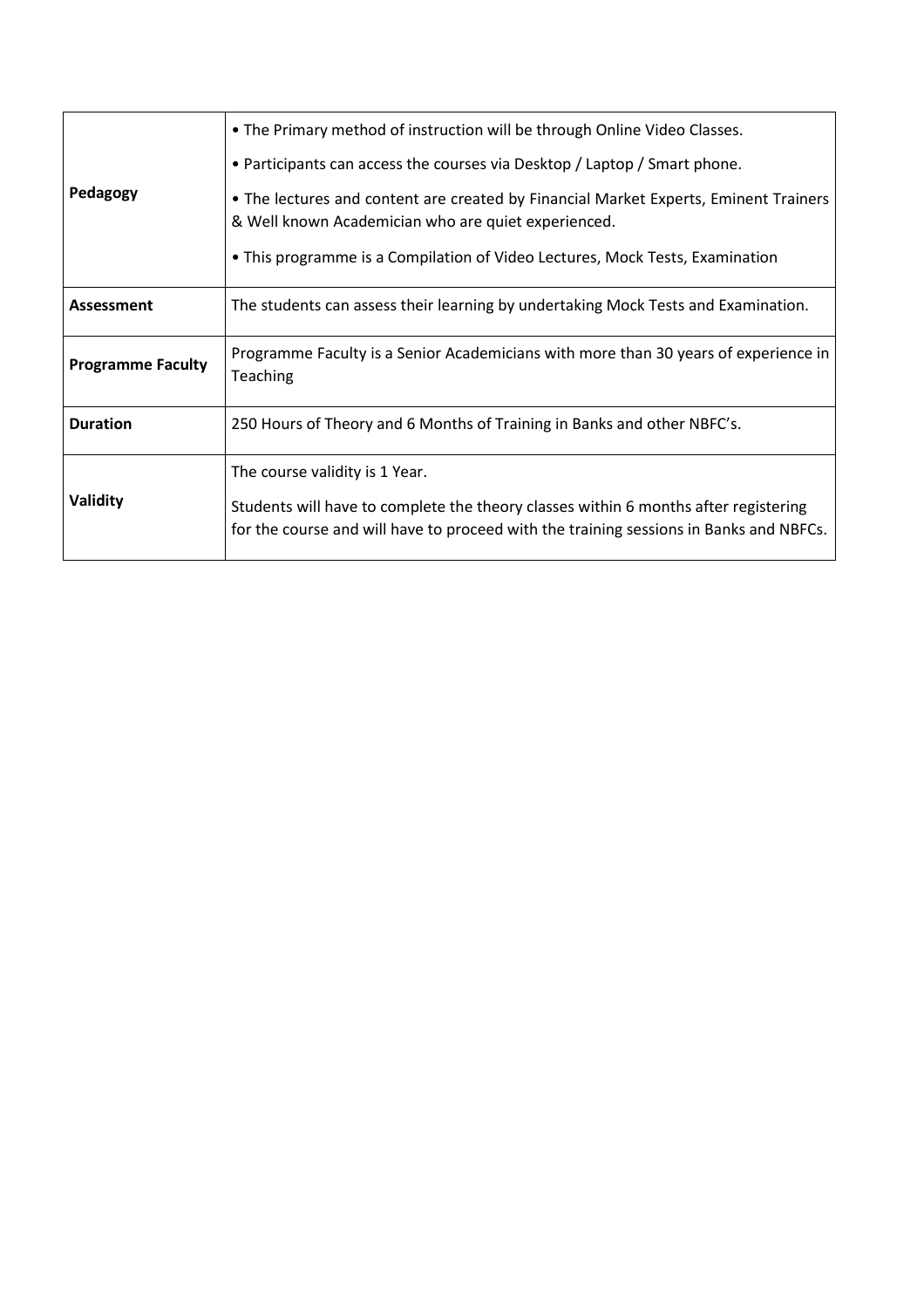|                                     | On successful completion of the programme, you will have a good understanding of                                                                                                                                                                      |                         |  |  |  |
|-------------------------------------|-------------------------------------------------------------------------------------------------------------------------------------------------------------------------------------------------------------------------------------------------------|-------------------------|--|--|--|
| Programme<br><b>Highlights/USPs</b> | · Digital Ecosystem of Banks and other NBFC's.                                                                                                                                                                                                        |                         |  |  |  |
|                                     | • Types of offers provided by banks and NBFC's                                                                                                                                                                                                        |                         |  |  |  |
|                                     | • Deeper understanding of Mutual Funds and Financial Market.                                                                                                                                                                                          |                         |  |  |  |
|                                     | • A thorough knowledge about the functions of financial institutions.                                                                                                                                                                                 |                         |  |  |  |
|                                     | • To know the role of banks in loan processing, deposits and other investments.                                                                                                                                                                       |                         |  |  |  |
|                                     | . To understand the roles of Banks and NBFC's in economic growth.                                                                                                                                                                                     |                         |  |  |  |
|                                     | <b>Other Highlights:</b>                                                                                                                                                                                                                              |                         |  |  |  |
|                                     | • Opportunity to earn a Certificate from IIT Madras.                                                                                                                                                                                                  |                         |  |  |  |
|                                     | • Lectures imparted by Eminent Academicians and practicing Industry Experts.                                                                                                                                                                          |                         |  |  |  |
|                                     | • Fully Online Pre-Recorded Course with online lectures that provides a "real"<br>classroom experience in a "virtual" environment.                                                                                                                    |                         |  |  |  |
|                                     | • Seamless technology that can transmit lecture videos effectively at home<br>broadband connection of 512 kbps.                                                                                                                                       |                         |  |  |  |
|                                     | . User friendly and easy to use technology interface. No expensive and time-<br>consuming software/hardware installations required at your end.                                                                                                       |                         |  |  |  |
|                                     | • Through our web portal, Students are provided access to course presentations, case<br>studies, assignments and other reference materials as applicable for specified courses                                                                        |                         |  |  |  |
|                                     | • Learn from Anywhere - No need to travel to an institute or training centre. Learning<br>continues even if you are traveling or not available at any specific location. You may<br>also learn from the comfort of your home at your convenient time. |                         |  |  |  |
|                                     | After completion of the Level-1, the students will be directed to work a Banking<br>٠<br>environment for 6 months.                                                                                                                                    |                         |  |  |  |
| <b>Total Fees</b>                   |                                                                                                                                                                                                                                                       | <b>Total Fees (Rs.)</b> |  |  |  |
|                                     | Total<br>Programme Fee                                                                                                                                                                                                                                | 50,000+ GST             |  |  |  |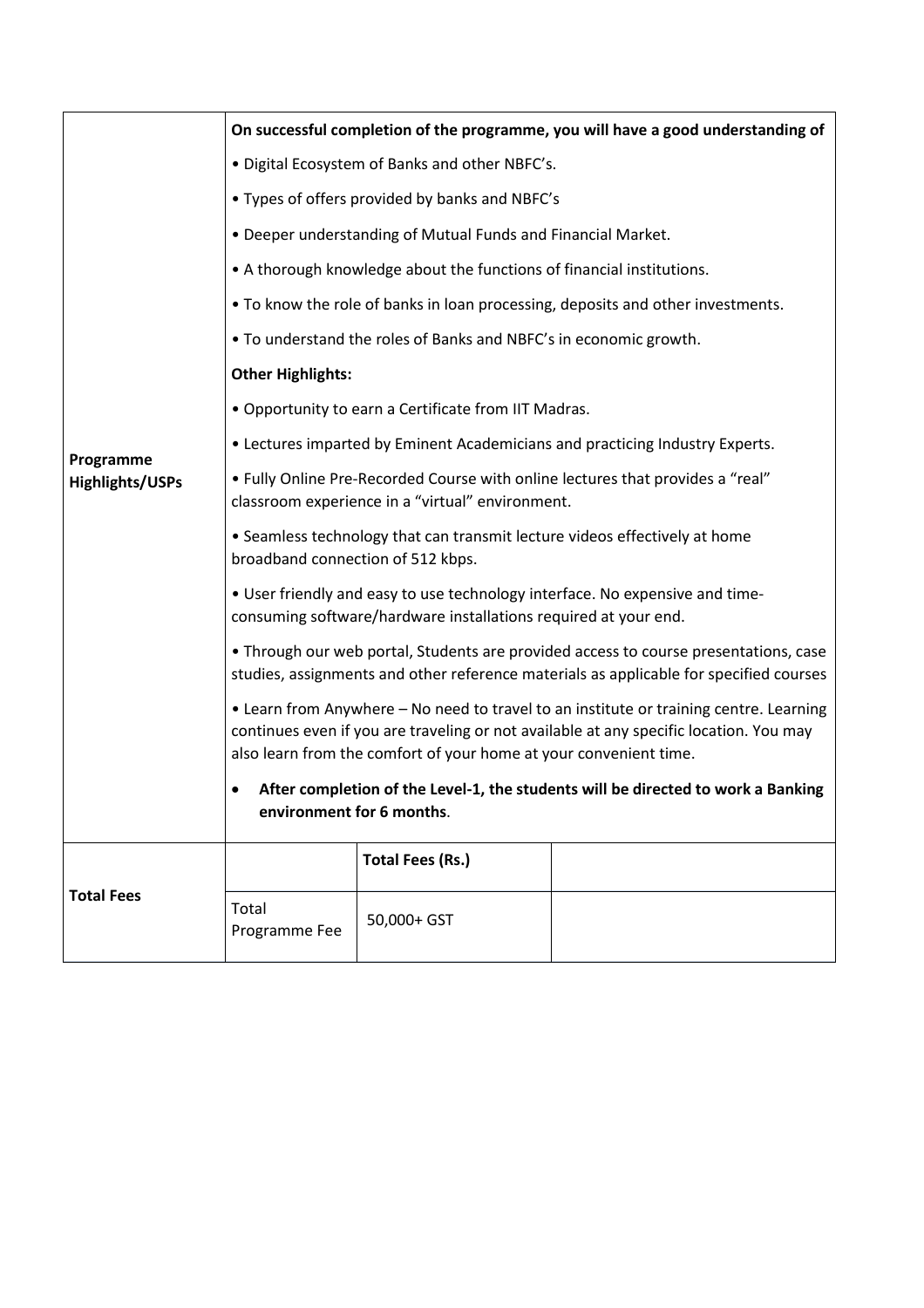# **Syllabus**

## **CHAPTER 1- BANKING AND FINANCE**

## **OVERVIEW OF BFSI INDUSTRY**

- KEY PLAYERS IN BFSI INDSTRY
- ORGANIZED AND UNORGANISED FI'S
- REGULATORS OF BFSI

# **EVOLUTION OF MONEY AND BANKING**

- EVOLUTION OF MONEY FROM BATTER SYSTEM TO DIGITA BANKING
- FUNCTIONS OF MONEY
- EVOLUTION OF BANKING

# **ROLE OF BANKS AND BANKING PRODUCTS AND SERVICES**

- BUSINESS OF BANKING
- ROLE OF BANKS
- BANK PRODUCTS AND SERVICES AS FINANCIAL INTERMEDIARY
- BANK PRODUCTS AND SERVICES AS CONSTITUENT OF PAYMENT AND SETTLEMENT SYSTEM
- BANK PRODUCTS AND SERVICES AS PROVIDER OF OTHER FINANCIAL SERVICE

### **BANKING TECHNOLGOY AND TRENDS**

- ROLE AND BENEFITS OF TECHNOLOGY
- NEW PRODUCTS AND SERVICES IN BANKING
- TECHNOLOGY AND BUSINESS OF BANKING

### **TYPES OF FINANCIAL CUSTOMERS**

• INDIVIDUAL & NON INDIVIDUAL CUSTOMERS

### **WEALTH MANAGEMENT**

- CONCEPT OF WELATH MANAGEMENT
- WEALTH CREATION

# **OVERVIEW OF OTHER FINANCIAL PRODUCTS AND SERVICES**

- EQUITY
- MUTUAL FUND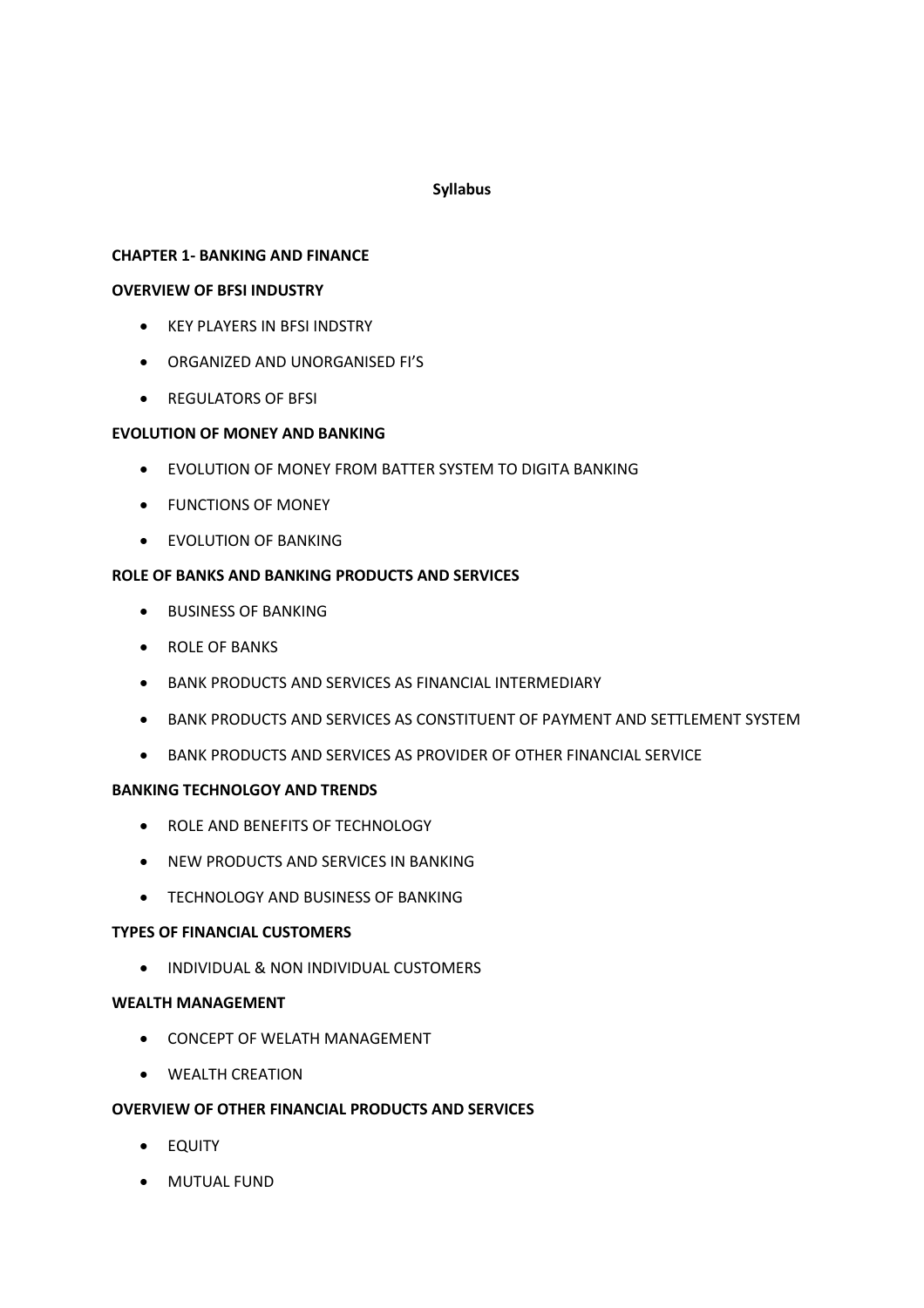- FIXED INCOME SECURITIES
- DERIVATIVES
- COMMODITIES
- REAL ESTATE
- ART
- INSURANCE
- CHAPTER 8: CAREERS IN BFSI
- SCOPE OF BANKING
- SCOPE OF FINANCIAL SERVICES
- SCOPE OF INSURANCE

#### **CHAPTER 2- DIGITAL BANKING**

#### **DIGITAL BANKING PRODUCTS**

- Introduction
- Need for Digital Banking Products
- Client Education for Digital Banking Products

### **DEBIT/CREDIT/ ATM CARDS**

- Overview and brief history of Cards in BFSI Industry
- Different types of cards
- Product features
- EMV Machine Technology
- New Technologies Tap and Go, NFC, etc.
- Approval Processes for Cards
- Profitability of Cards
- Back End operations
- Recovery and Follow up

### **ATMs**

- Overview and Brief History
- Product Features
- Instant Money Transfer Systems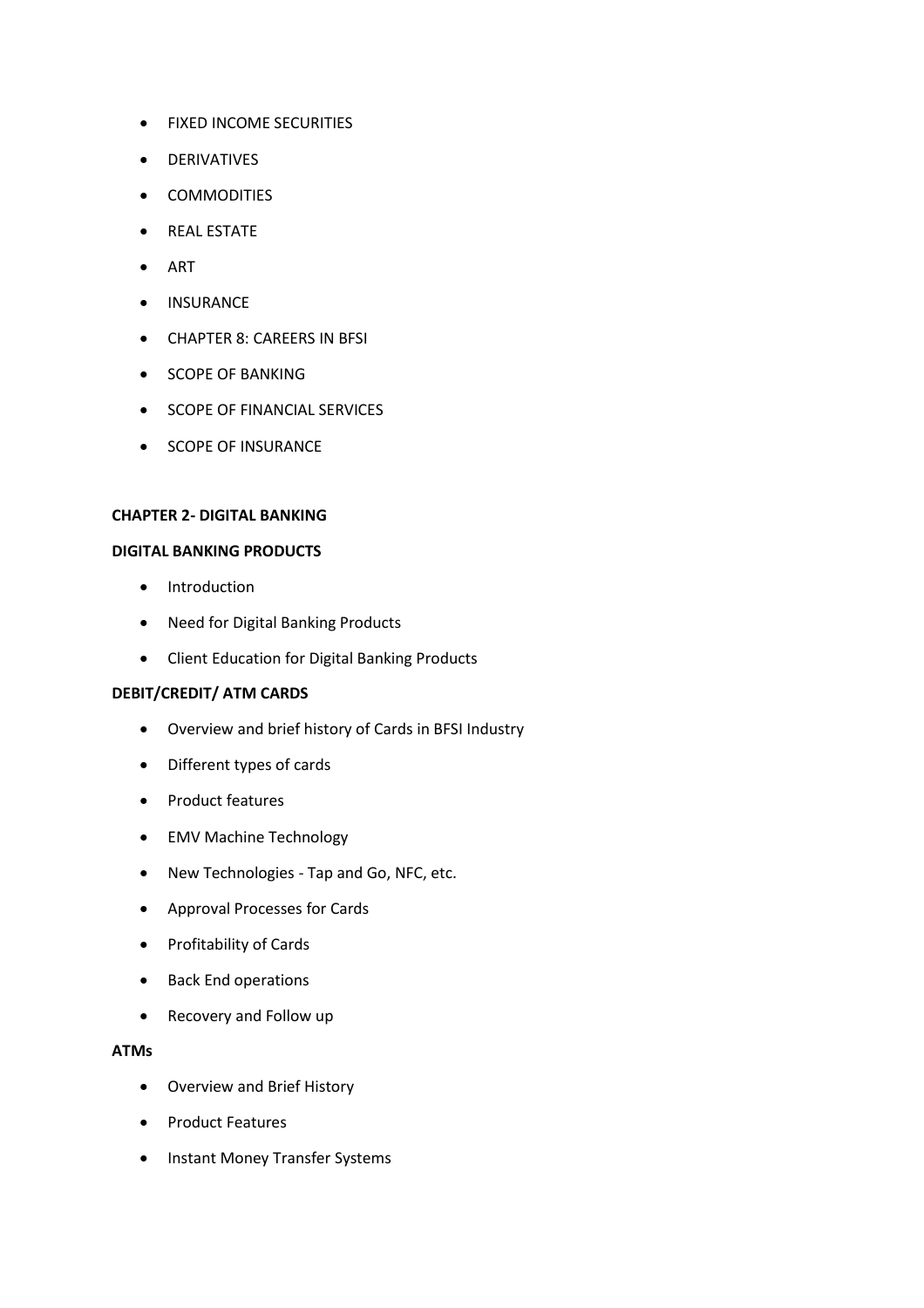- Various Value-Added Services (e.g., bill payments, donations, etc.)
- Proprietary, Brown Label and White Label ATMs
- ATM Network Planning Onsite/Offsite
- Security and Surveillance of ATM Sites
- Profitability of ATMs
- Risk Management and Frauds
- Back End Operations and Technology

### **CASH DEPOSIT MACHINES**

- Overview and Brief History
- Product Features
- CDM Network Planning Onsite/Offsite
- Profitability of CDMs
- Risk Management and Frauds
- Back End Operations and Technology

### **CASH RE-CYCLERS**

- Overview
- Product Features
- Risk Management and Frauds
- Back End Operations and Technology

### **MOBILE BANKING**

- Overview and Brief History
- Product Features and Diversity

# **IMPS**

- Profitability of Mobile Banking
- Risk Management and Frauds
- Back End Operations and Technology

### **INTERNET BANKING**

- Overview and Brief History
- Product Features
- Corporate and Individual Internet Banking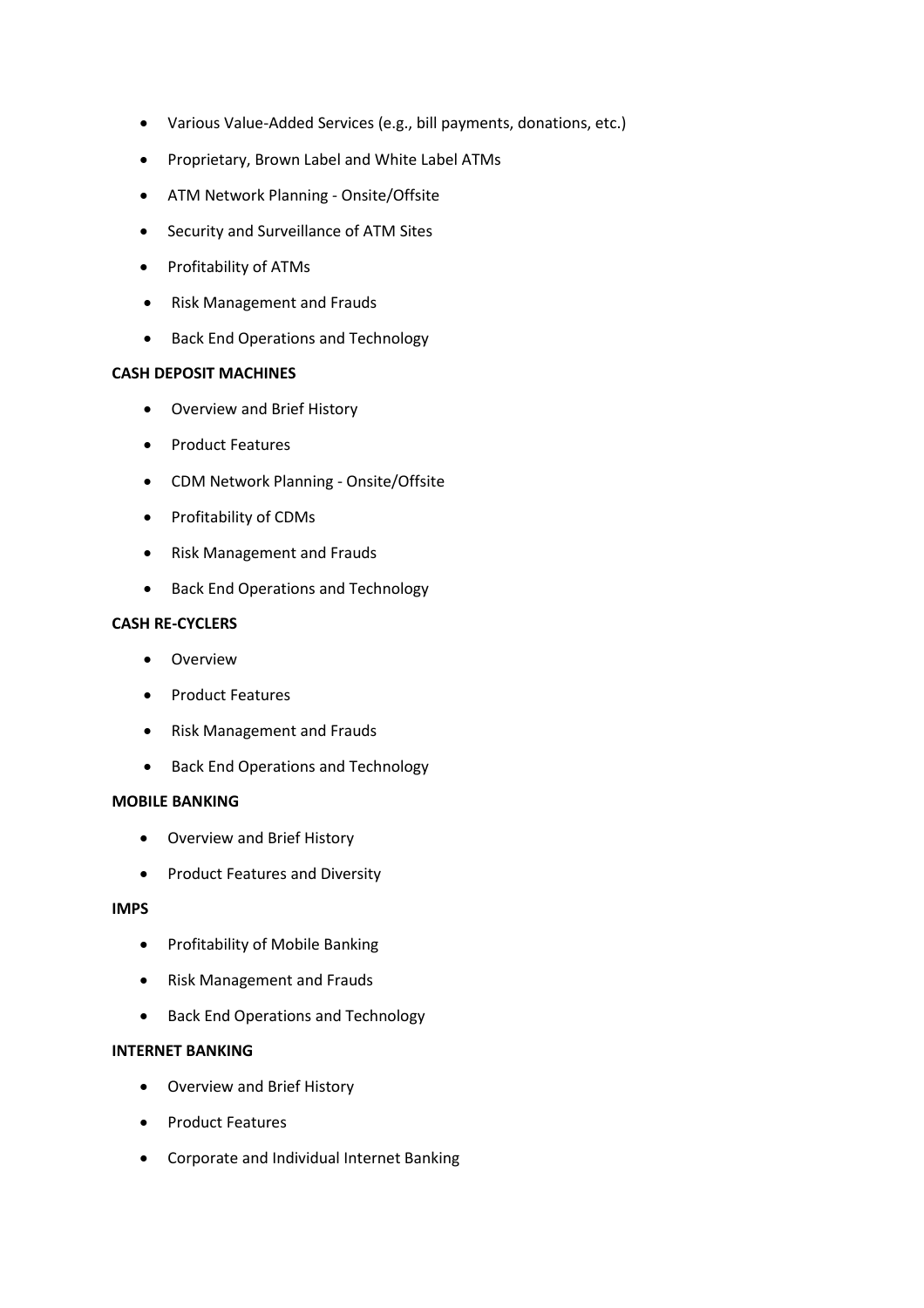- Integration with e-Commerce Merchant sites
- Profitability of Internet Banking
- Risk Management and Frauds
- Back End Operations and Technology

# **POS TERMINALS**

- Overview and Brief History
- Product Features
- Approval processes for POS Terminals
- Profitability of POS business
- Risk Management and Frauds
- Back End Operations and Technology

### **BRANCHLESS BANKING**

- Objectives
- Introduction
- Financial Inclusion Logic and logistics
- Vehicles for Financial Inclusion
- Business Correspondents/Business facilitators
- Digital Banking Products for Financial Inclusion

### **MARKETING OF DIGITAL BANKING PRODUCTS**

- Objectives
- Introduction
- Product Planning
- Structure for Marketing Digital Banking Products
- Sales delivery to customers
- Concept of e-Galleries
- After sales service to customers
- Marketing for Financial Inclusion
- Dangers of Mis-selling
- Use of analytics in marketing Digital Banking Products

### **PAYMENT SYSTEMS**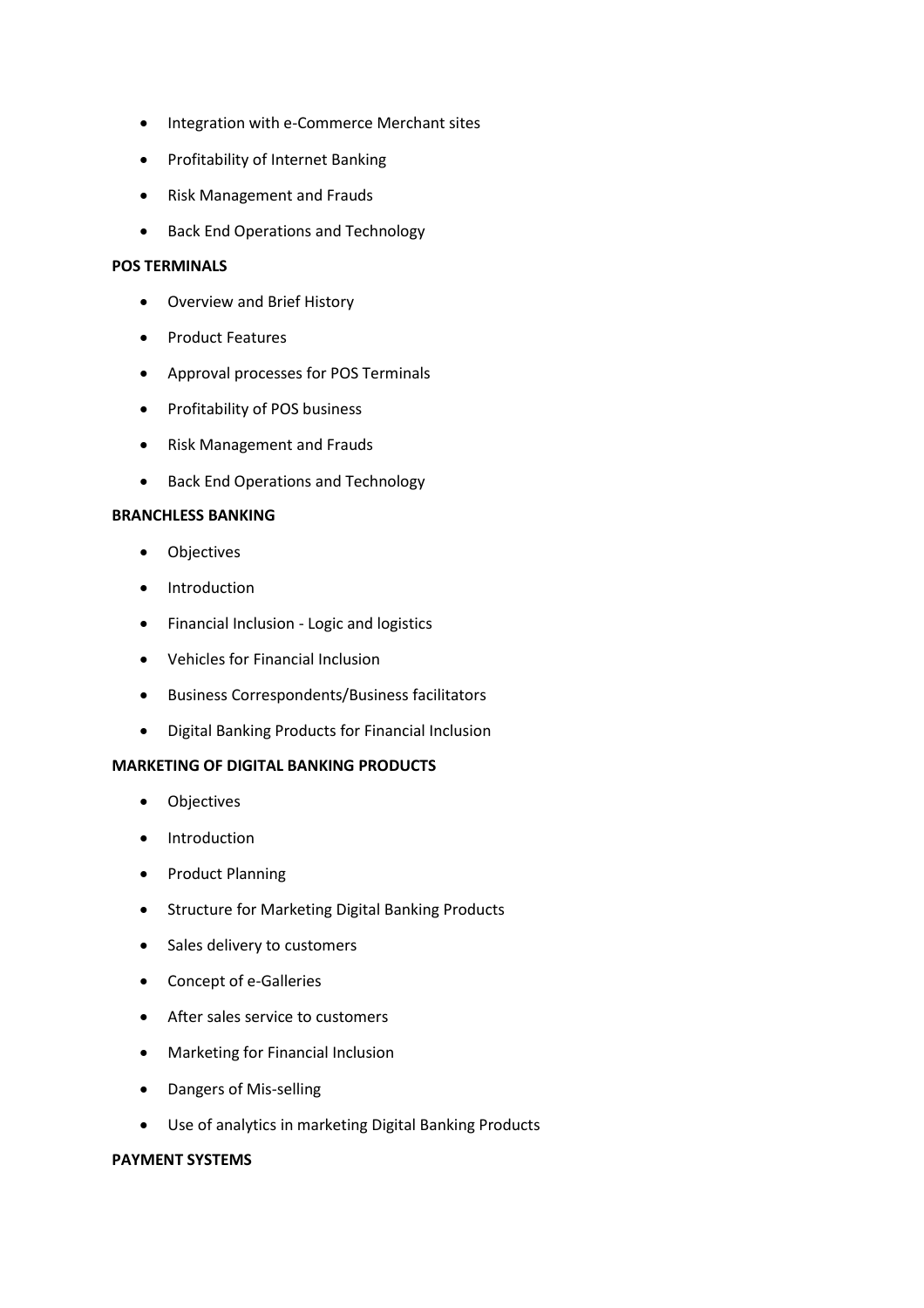- Overview of global payment systems
- Overview of domestic payment systems
- RuPay and RuPay Secure
- Immediate Payment Service (IMPS) National Unified USSD Platform(NUUP)
- National Automated Clearing House (NACH)
- Aadhaar Enabled Payment System (AEPS)
- e-KYC
- Cheque Truncation System (CTS)
- National Financial Switch (NFS)
- RTGS
- NEFT
- Forex Settlements
- Securities Settlement
- Innovative Banking & Payment Systems

### **CHAPTER 3- MUTUAL FUNDS**

- Introduction to Mutual Funds
- Mutual Funds structure
- Products & Features Overview
- Regulations
- Offer Document & Investor Services
- Debt Funds
- Liquid Funds
- Exchange Traded Funds
- Equity Funds
- Taxation
- Performance of Mutual Funds
- Financial Planning
- Introduction to Advance MF & its Keywords
- Financial Planning Advanced
- Mutual Fund Structure Advanced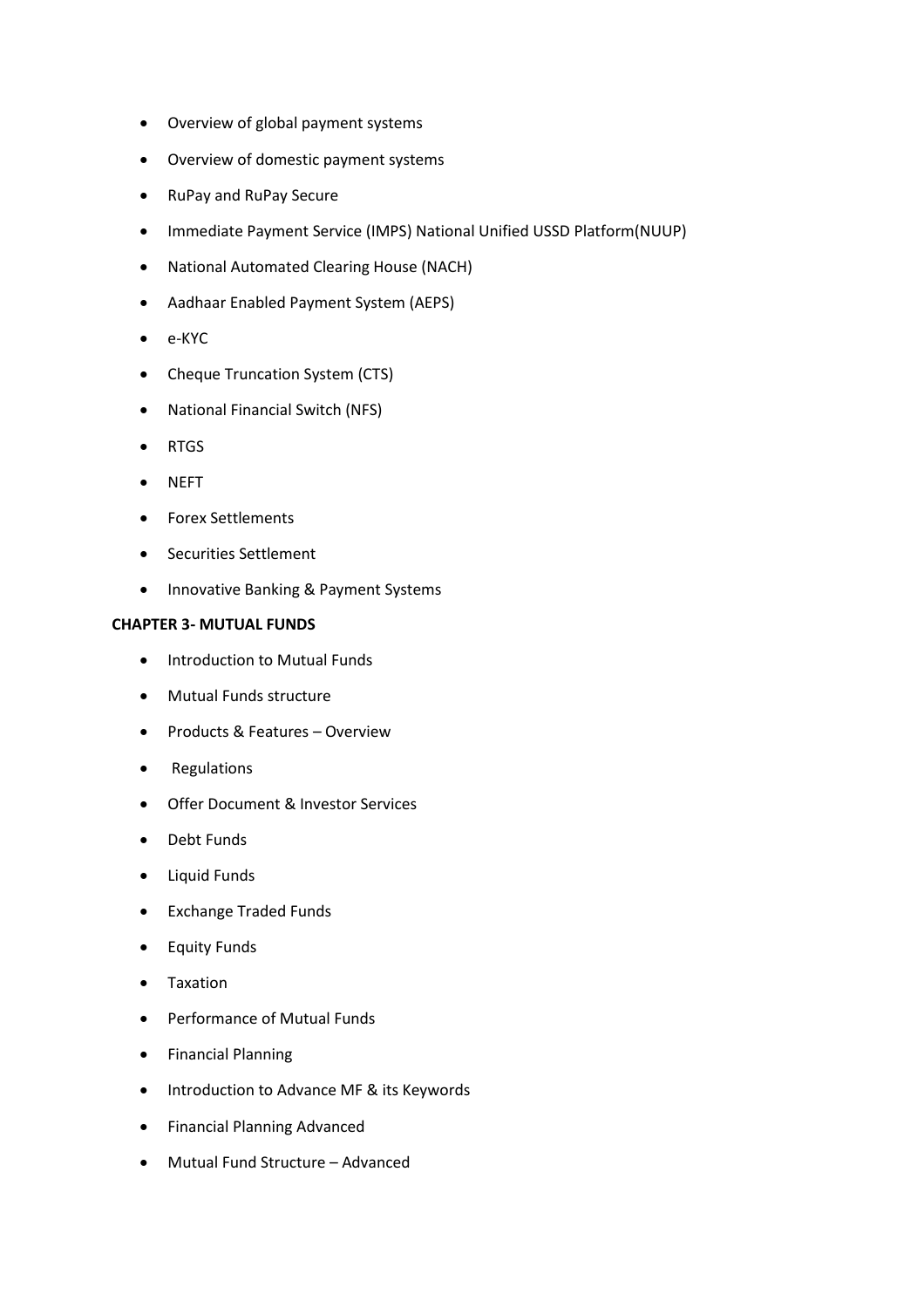- Mutual Fund Products- Advanced
- Investment & Risk Management
- Valuation of Schemes & Accounting
- Fund Distribution & Sales Practices
- Investor/Investment Services
- Scheme Evaluation
- Legal & Regulatory
- Investor Protection
- Questions & Answers Mock Test

### **CHAPTER 4- FINANCIAL MARKET**

### **INVESTMENT BASICS**

#### **SECURITIES**

- 1. REGULATOR
- 2. PARTICIPANTS

#### **PRIMARY MARKET**

- 1. ISSUE OF SHARES
- 2. FOREIGN CAPITAL ISSUANCE

### **SECONDARY MARKET**

- 1. INTRODUCTION
	- i) Stock Exchange
	- ii) Stock Trading
- 2. PRODUCTS IN THE SECONDARY MARKETS
	- i) Equity Investment.
	- ii) Debt Investment

### **DERIVATIVES**

#### **DEPOSITORY**

### **MUTUAL FUNDS**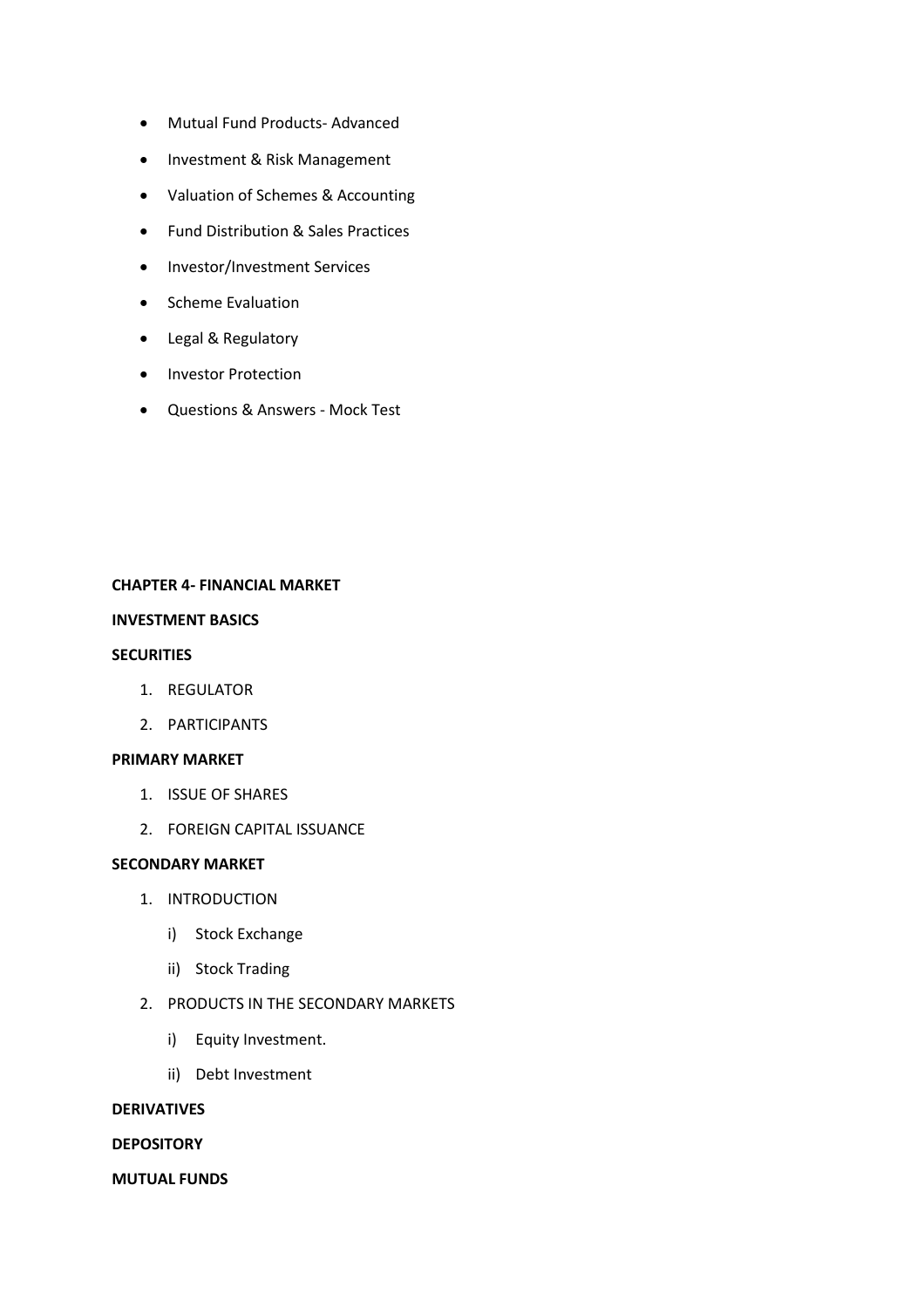#### **MISCELLANEOUS**

- 1. PRODUCTS IN THE SECONDARY MARKETS
	- i) Corporate Action
	- ii) Index
	- iii) Clearing, Settlement And Redressal

# **CONCEPTS & MODES OF ANALYSIS**

#### **RATIO ANALYSIS**

### **CHAPTER 5- INVESTMENT ADVISORY**

#### **INTRODUCTION TO FINANCIAL PLANNING**

- Indian Economic Environment
- Overview Of Indian Financial Markets
- Participants, Intermediaries & Regulators Of The Indian Financial System
- Basics Of Financial Planning
- The Financial Planning Process
- Towards A Financial Plan
- Recommending Financial Planning Strategies To Investors
- Effective Communication In Financial Counselling

#### **RISK ANALYSIS, INSURANCE AND RETIREMENT PLANNING**

- Basic Concepts Of Insurance And Risk Management
- Insurance Organisation Structure And Functions
- Regulations And Legislations Applicable To Insurance
- Life Insurance: Analysis Of Life Cover, Strategies And Products
- General Insurance And Its Practice In India
- Life Cycle Analysis, Retirement Needs And Factors In Planning
- Retirement Planning Process
- Employee Benefits And Super Annuation
- Pension Products
- Regulatory Framework Of Retirement Plans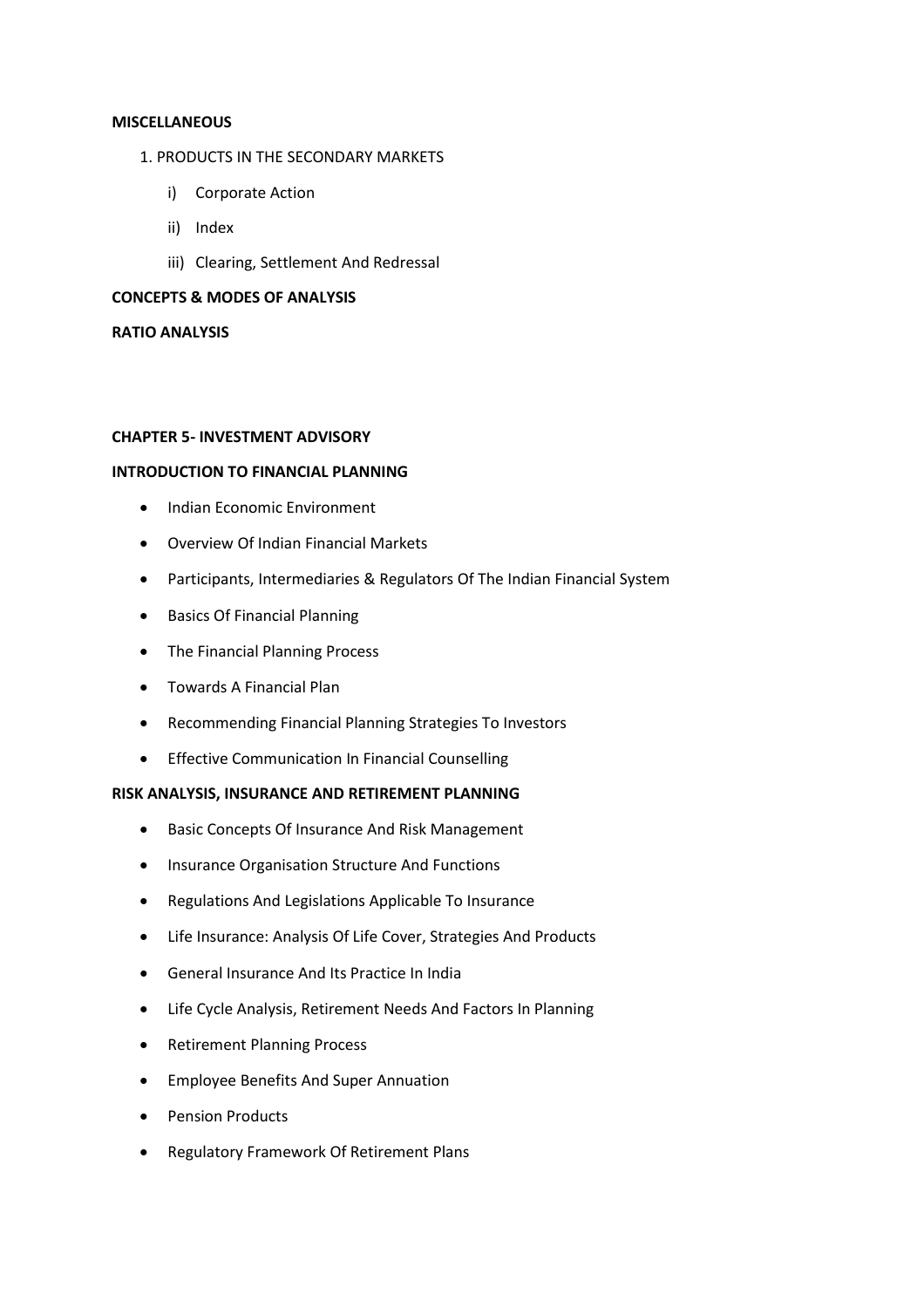### **INVESTMENT PLANING, TAX PLANING AND ESTATE PLANNING**

- Investment Concepts, Asset Classes And Investment Products
- Investment Planning, Measuring And Analysis Of Returns
- Investment Strategies And Portfolio Management
- Regulatory And Procedural Aspects Of Financial Products And Services
- Taxation Aspects Of Wealth
- Estate Planning Process And Strategies

### **CHAPTER 6: SECURITIES OPERATIONS AND RISK MANAGEMENT**

### **INTRODUCTION TO THE SECURITIES MARKET**

• INTRODUCTION SECURITIES MARKET MONEY MARKETS PRODUCTS TRADED IN THE INDIAN SECURITIES MARKET

### **MARKET PARTICIPANTS IN THE SECURITIES MARKET**

• INTRODUCTION INVESTORS ISSUERS INTERMEDIARIES REGULATORS

### **INTRODUCTION TO SECURITIES BROKING OPERATIONS**

• INTRODUCTION TO THE TRADE LIFE CYCLE FRONT OFFICE OPERATIONS MIDDLE OFFICE OPERATIONS BACK OFFICE OPERATIONS

### **RISK MANAGEMENT**

• RISK MANAGEMENT COMPLIANCES AND REGULATORY REPORTING CORE SETTLEMENT GUARANTEE FUND

### **CLEARING PROCESS**

• INTRODUCTION ROLE OF THE CLEARING AGENCY CLEARING BANKS AND THEIR FUNCTION CLEARING MEMBERS /CUSTODIANS DEPOSITORIES & DEPOSITORY PARTICIPANTS CLEARING PROCESS

### **SETTLEMENT PROCESS**

• INTRODUCTION DETERMINATION OF SETTLEMENT OBLIGATIONS- EQUITY SEGMENT SETTLEMENT OF FUNDS SETTLEMENT OF SECURITIES CORPORATE ACTIONS ADJUSTMENT AUCTION OF SECURITIES

### **INVESTOR GRIEVANCES AND ARBITRATION**

• INTRODUCTION INVESTOR GRIEVANCE INVESTOR PROTECTION FUND ARBITRATION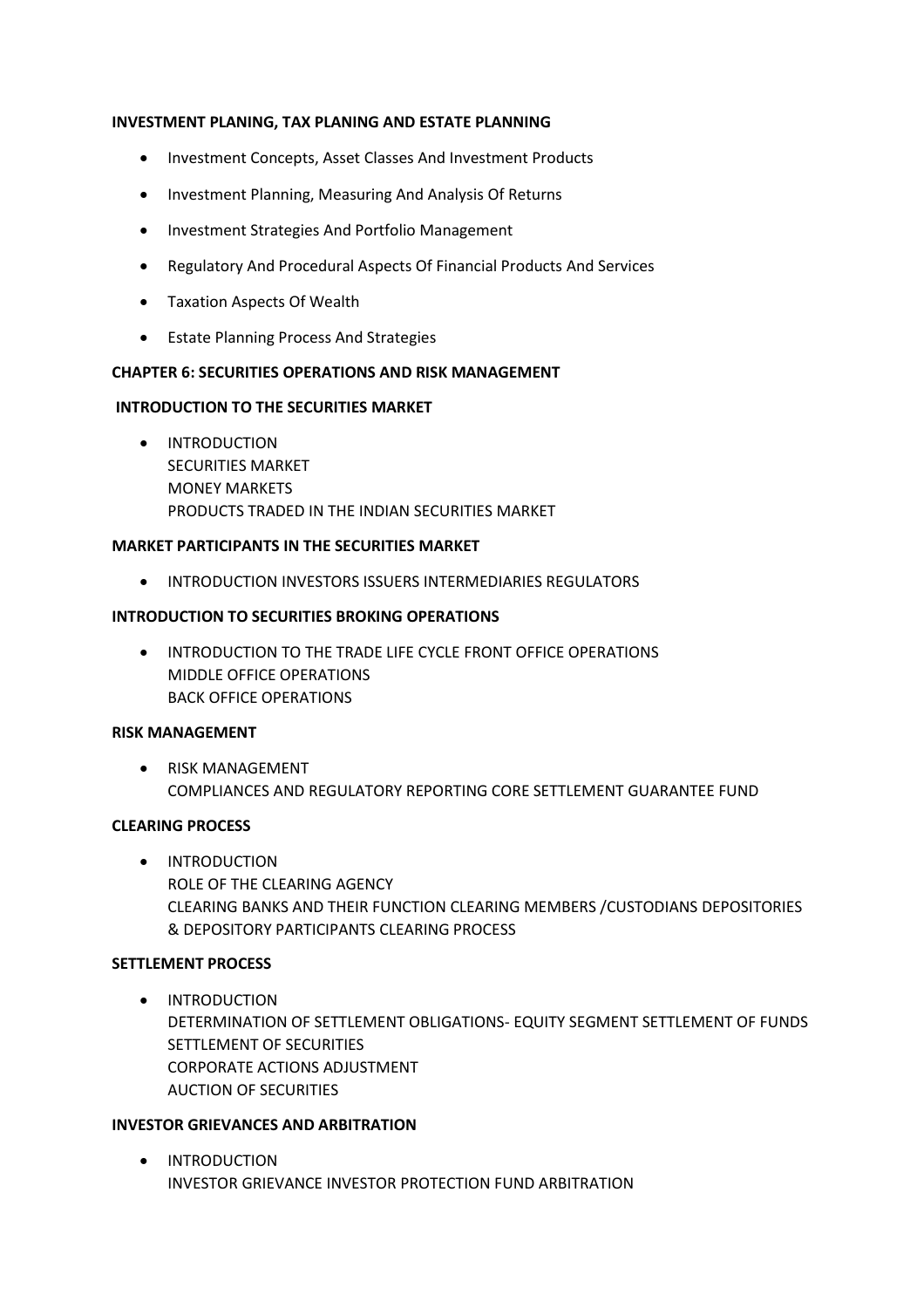### **OTHER SERVICES PROVIDED BY BROKERS**

• INTRODUCTION IPO APPLICATIONS TRADING OF MUTUAL FUND UNITS

### **CHAPTER 7: EQUITY DERIVATIVES**

#### **Basics of Derivatives**

• Basics of Derivatives Derivatives Market – History & Evolution Indian Derivatives Market Market Participants Types of Derivatives Market Significance of Derivatives Various risks faced by the participants in derivatives

### **Understanding Index**

• Introduction to Index Significance of Index Types of Stock Market Indices Attributes of an Index Index management Major Indices in India Application of Indices

#### **Introduction to Forwards and Futures**

- Introduction to forward and futures Contracts Pay off Charts for Futures contract Futures pricing Commodity, Equity & Index Futures
- Uses of futures

#### **Introduction to Options**

• Basics of options Pay off Charts for Options Basics of Option Pricing and Option Greeks Uses of Options

#### **Option Trading Strategies**

- Option Spreads Straddle Strangle Covered Call Protective Put Collar
- Butterfly Spread

# **Introduction to Trading Systems**

• Trading System Selection criteria of Stocks for trading 6.3 Selection criteria of Index for trading Adjustments for Corporate Actions Position Limit Using Daily Newspapers to Track Futures and Options